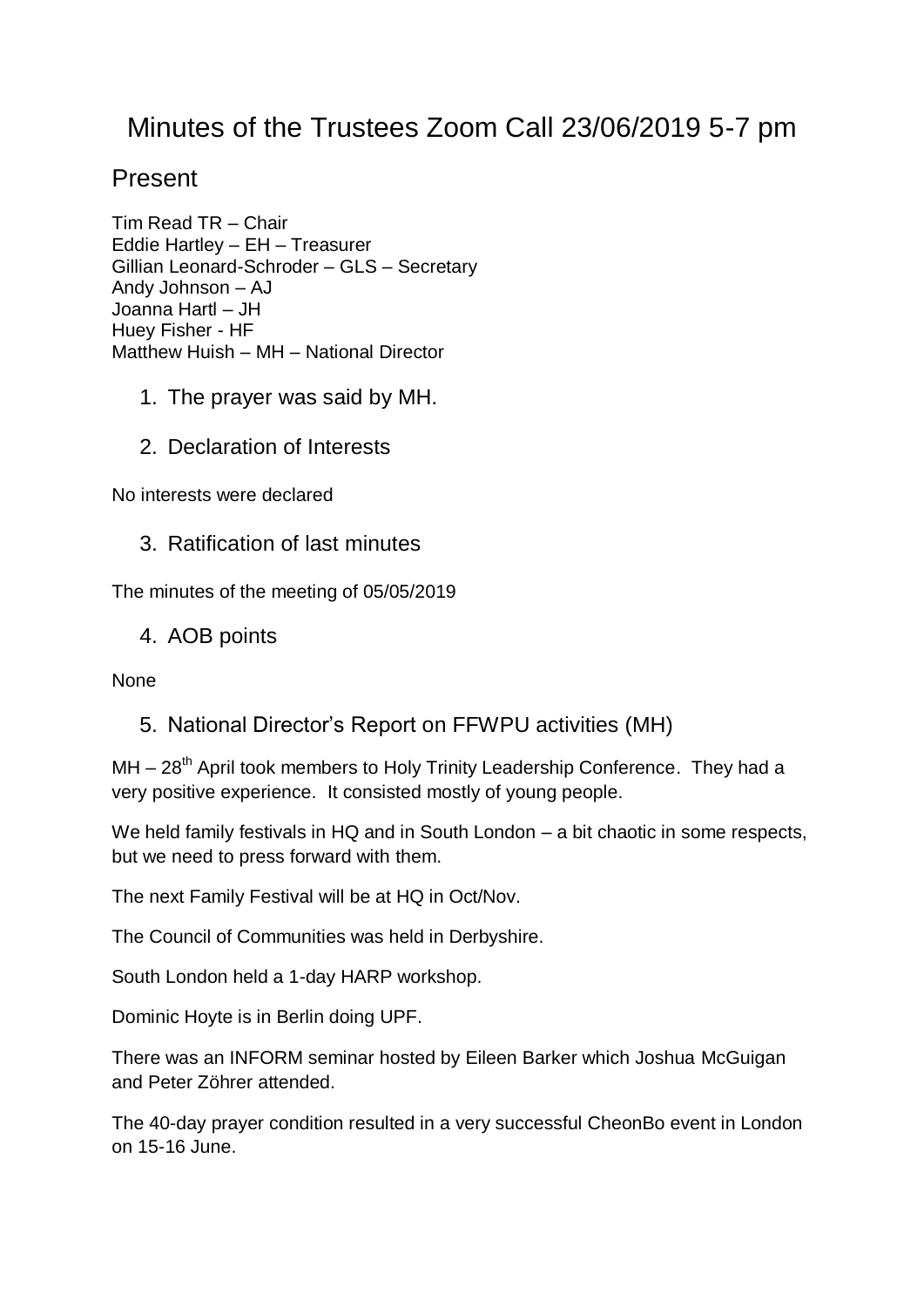Today is the last day of the visit of the High Noon Team.

#### 6. Treasurer's Report

EH – The audit is going well

Sylvia will be back at work on 1<sup>st</sup> July

#### 7. Secretary's Report

GLS – The Annual Report is nearly finished. I only need Matthew to send me his report now.

#### Reports of Special Committees

9. Corporate Charity Status Special Committee Report (TR)

TR – Daniel Pollitt will look through our governance document.

#### Unfinished Business

10.[from 24/03/2019 agenda point] point of having a dedicated property manager (AJ)

AJ – We should review how we make money generally. For example, the Air Ambulance spend £ 650,000 on fundraising and bring in £4 million a year. They fundraise online. We desperately need a property manager as we don't know enough for example about getting grants.

TR – I have done something about this. We will discuss it later.

New Business

11. Scrutiny of runaway expenses Terry Sweeney [email 10/05/2019, 10:39] (TR)

EH – The expenses are not runaway although there may be some areas where savings can be made.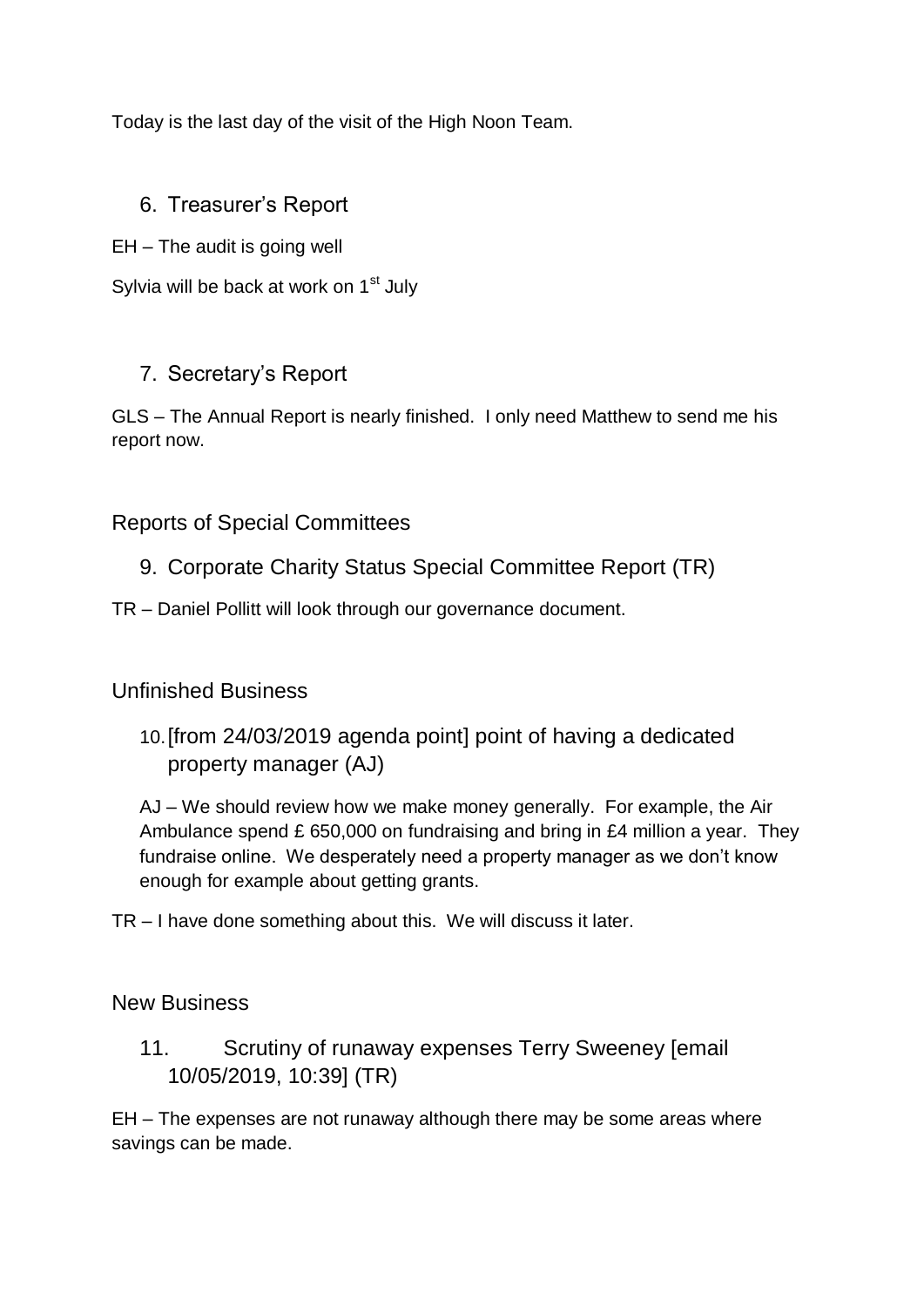We could have a total review of what we do. We've added things like chaplaincy recently.

TR – Terry is not really correct.

## 12. Reviewing out Financial Policies (EH)

EH – I have invited Huey to have a look at this. We have introduced some new policies. Every cheque must have two signatures and all cash must be counted twice.

TR – We will send the new policy to the auditors.

#### 13. Location of the Residential Workshop. Findings (AJ)

AJ –We looked at several options some sites are too close to houses.

We should build at CH and buy a plot of land from the farmer next door.

#### 14. Properties Consultation: Finalisation needed

EH – The consultation period will last for two months. It is important to have the consultation and bring others into the discussion.

CH will soon be empty, so we can renovate it. AJ can look after it in the meantime.

The workshops could still run if the members look after it.

We could use the annual gathering for the consultation

MH – I am reluctant to use the annual gathering for the consultation.

TR – We can send it out to the communities.

**Action Point:** MH will give it to the pastors at tonight's prayer meeting.

Action Point: JH to send out a job description.

#### 15. Residential w/s centre: Plan and Strategy needed

EH - We need a residential workshop centre.

In the meantime, we need a plan to operate CH. On 31<sup>st</sup> October the caretaker will be leaving.

The Finance Committee are not coping with CH.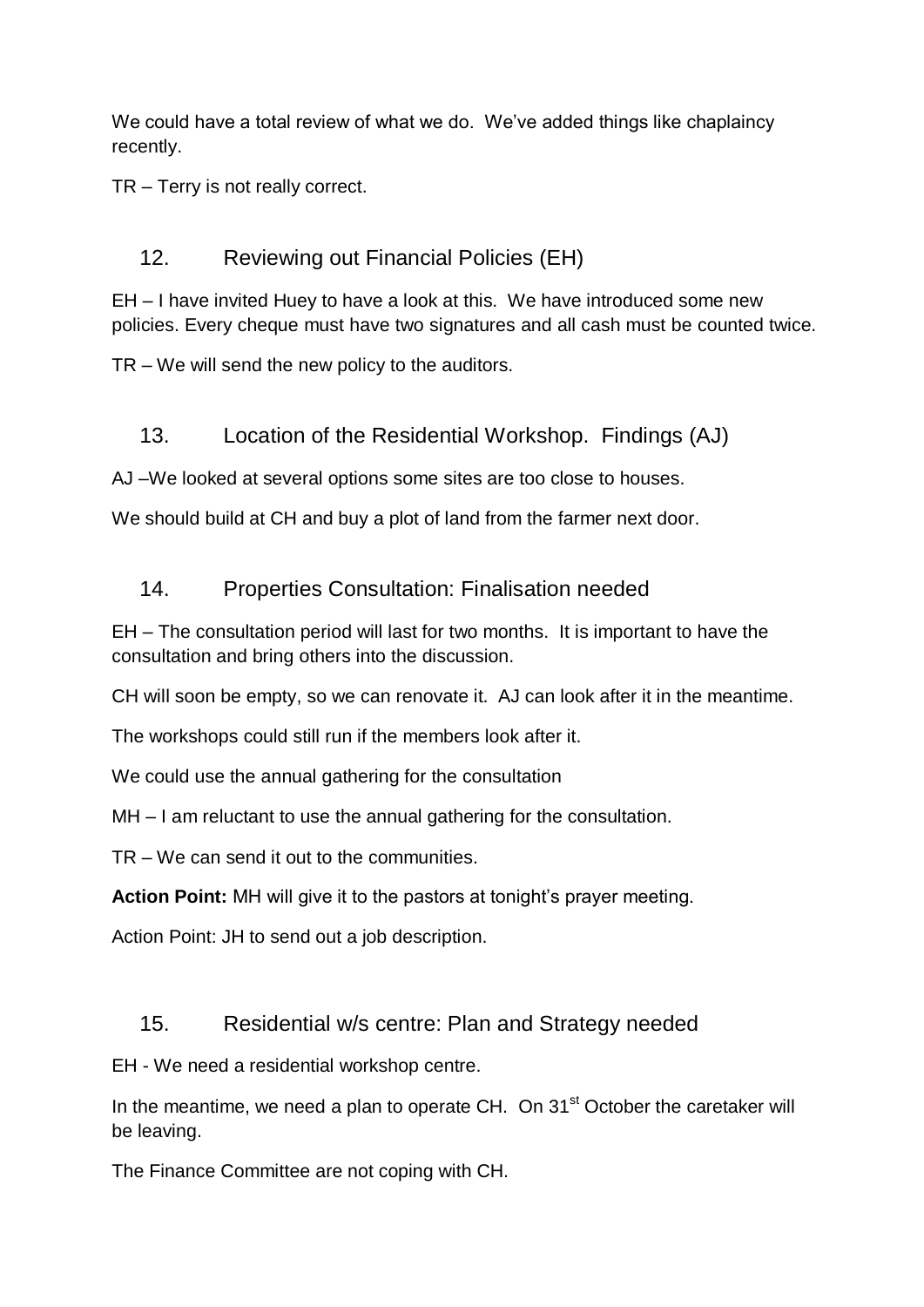We are not advertising it properly. We need to do it.

MH – We can't advertise it in its present state. We need to invest in it first.

### 16. Communications (e.g. Japanese sisters, property) (TR)

Communications officers should be present at all meetings so that wrong information is not passed on.

## 17. Renaming the FC and PIC – the Property and Investment **Committee**

The Finance Committee (FC) was re-named the Property and Investment Committee (PIC)

18. Legal advice regarding our position on the Blessing and how to avoid any legal issues regarding same-sex relationships. (MH) ["FFWPU statement on marriage and homosexuality" email thread Wed, 12 Jun, 19:19]

Our conclusion was not to make any public statement.

## 19. Report: "Scope of Work – FFWPU Property Consultation" (TR)

TR- spoke to his daughter-in-law who works for Oxfam. There is a certain process that you have to go through. Most charities and organisations do this in order to make decisions.

Consultancy process will be to interview members and ask questions about the spiritual and physical value that members attribute to the properties and pull the results together.

**Action Point:** TR to meet with MH, Simon R and his daughter-in-law.

AJ – It is a good idea to have a dedicated person to do that work.

We could ask Ben Denton if he knows anyone who could do this for us.

JH – We need a simple questionnaire for the members.